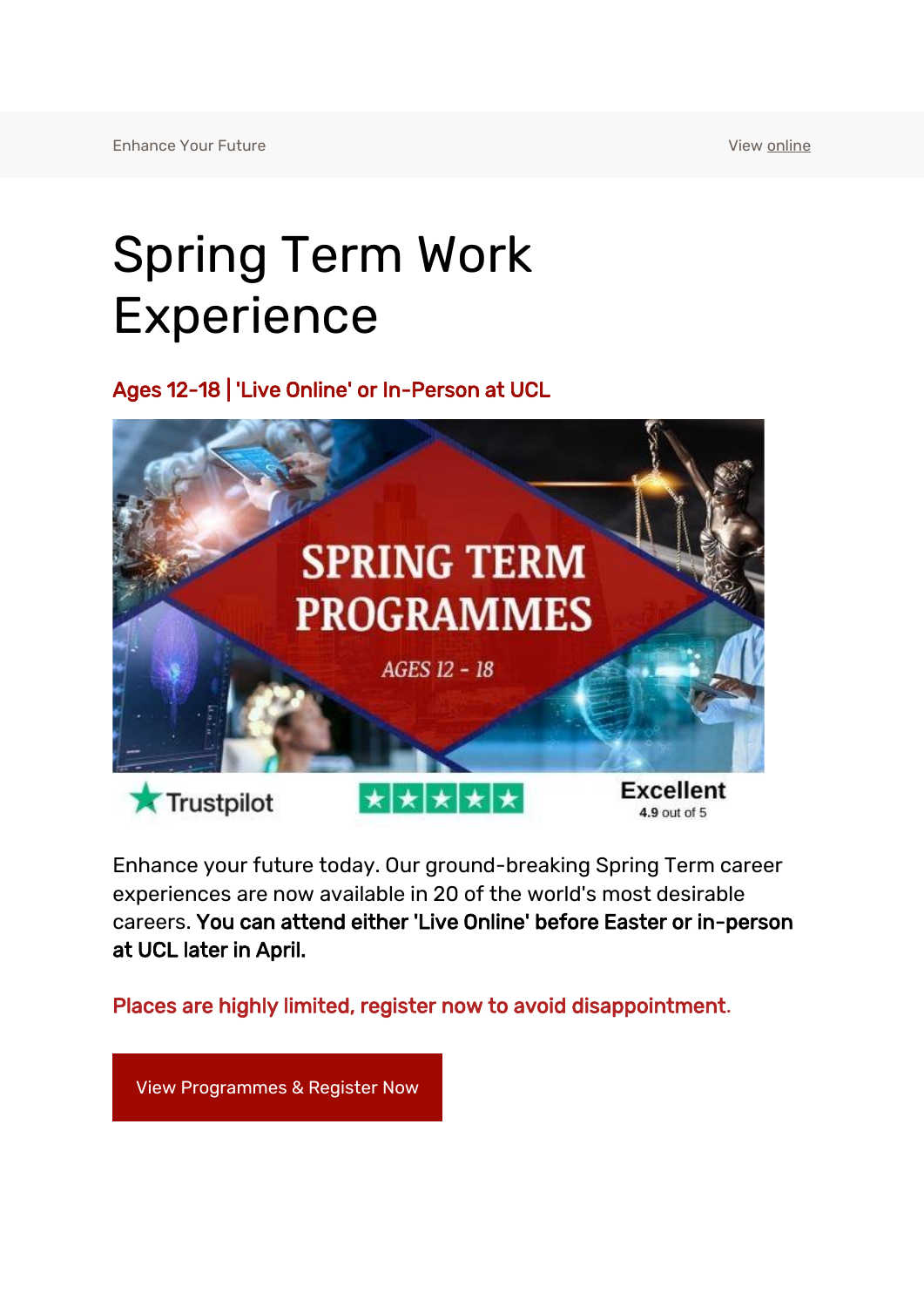

SPRING TERM CAREER EXPERIENCES

## Enhance your future.

We are delighted to announce an extensive schedule of immersive career experience programmes for ages 12-18 this term.

- Work alongside experienced professionals in live simulations, role-plays and seminars
- Live interaction with senior doctors, engineers, lawyers, psychologists, artists, filmmakers, UN staff, investment bankers and many more
- Gain life-changing, interactive career experiences to advance your future

You can attend either 'Live Online' before Easter or in-person at UCL later in April. In-person programmes will take place with strict COVID measures in place.

Places are highly limited, register now to avoid disappointment.